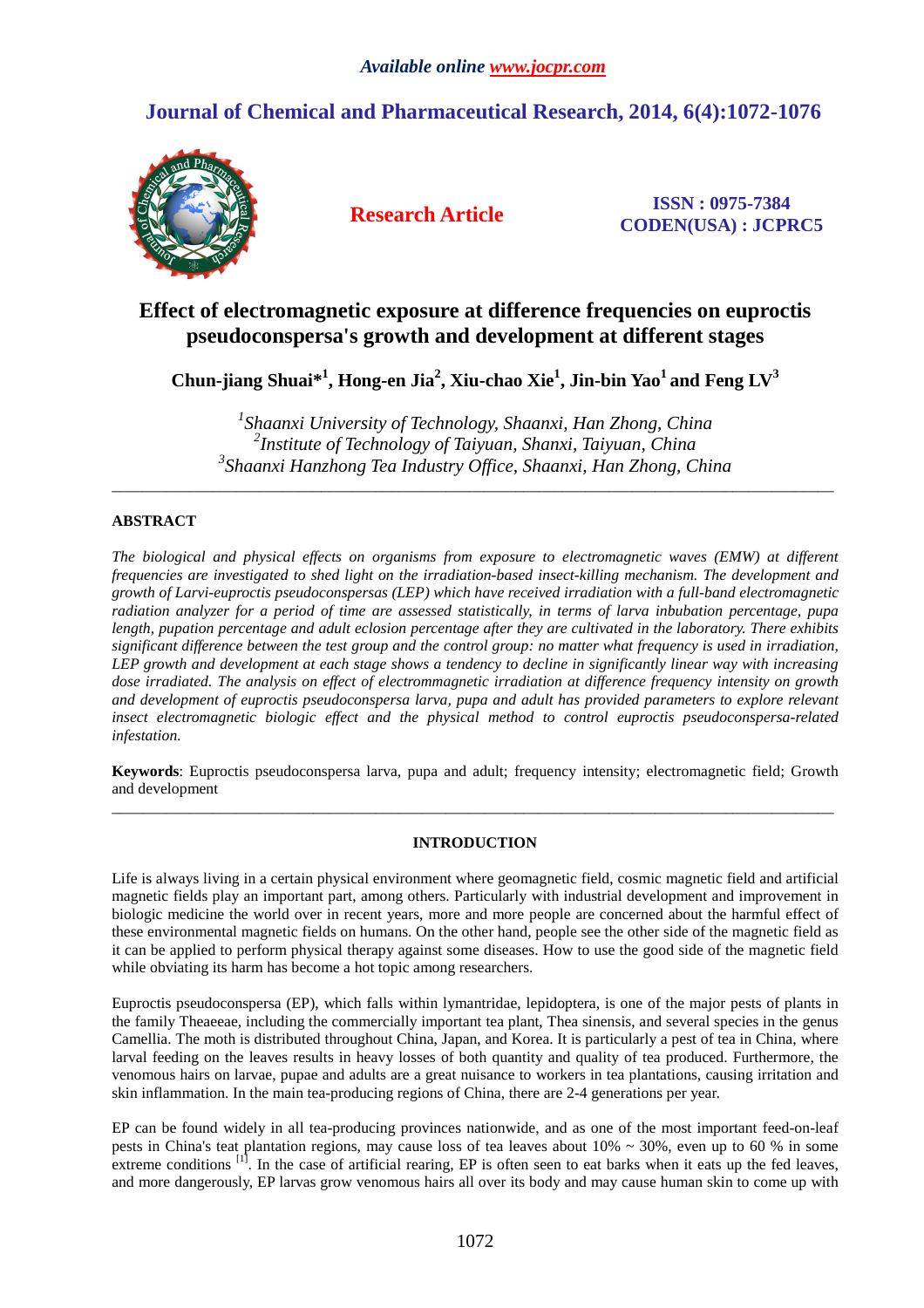red spot and being swollen with unbearable itching  $[2-3]$ , which has posed substantial threat to tea leaf gathering and tea farm management. Currently, the prevailing method against EP is chemical control and prevention. This has led to some significant problems such as pesticide residual on tea leaves, resistance to pesticide and even rampant " $3R$ "-related problems<sup>[4]</sup>. The physical pest-killing method, referred to as Pest Irradiation Exposure in the field of quarantine, in short, is to use various EMWs such as UV, IR, supersonics, Y-ray, X-ray and microwaves to irradiate insect's eggs, larvas, pupas and adults to cause a series of physiological change in the irradiated insect bodies so as to disturb its metabolism, deprive of its reproducibility and eventually die (as shown in Figure 1), thus attaining the ultimate goal of pest killing [5]. One of critical approaches to deal with the problem is to develop new control and prevention methods and technologies and build organic tea farms capable of efficient ecologic regulation. EP at a tea farm, in the south of Shanxi province, is used as subject in this research to investigate the biologic characteristics and growth &development of EPs after exposure to electromagnetic wave (EMW) at different frequency intensities in the hope to provide theoretical basis for physical control and prevention of EP.

*\_\_\_\_\_\_\_\_\_\_\_\_\_\_\_\_\_\_\_\_\_\_\_\_\_\_\_\_\_\_\_\_\_\_\_\_\_\_\_\_\_\_\_\_\_\_\_\_\_\_\_\_\_\_\_\_\_\_\_\_\_\_\_\_\_\_\_\_\_\_\_\_\_\_\_\_\_*



**EXPERIMENTAL SECTION** 

**Source of pest:** overwintering egg blocks of EP

**Cultivation Condition:** temperature  $30^{\circ}$ C  $\pm 2^{\circ}$ ; RD: 76%-82%; Photoperiod L: D = 12: 12.

Process: first place the culture dish containing eggs in a temperature-constant illumination incubator (SPX-2501. G )and then expose it to EMWs at NBM-550 different frequency intensities for 48 hours using a full-band EM radiation analyzer. After exposure, the culture dish containing eggs is placed in a pest cage for cultivation and observation. The egg cage is placed in an incubator set at the cultivating conditions so as to incubate eggs in the environment as much as close to the nature. The duration is about 70 days from the day when the first egg is incubated to larva to the day when no more eggs is incubated to larva. Observe the incubation progress every day. When no more egg is incubated to larva, take the culture dish out of the pest cage and pick parvas with a Chinese brush into the cage. Count and record number of remaining eggs in each culture dish for later analysis of the result. After larvas incubated, place larvas at the age of  $1 \sim 3$  in a glass bottle and feed them with tender tea twigs and place those at the age of 4 and above in the pest cage which is covered with 60-mesh nylon yarn with both openings tied tightly and is then placed in a temperature-constant illumination incubator, fed with tender teat twigs. Put larvas developed to the next age together (in one or more glass bottles or cages) and count every day. Mark the date on the glass bottles and the cages. On daily basis, observe development, pupation, deaths and other biologic characteristics of larvas at different ages. During pupation, record the number of eclosion and the date for each group, and observe the eclosion progress and pupa's other biologic properties. Place adults immediately after emerged from pupa in a bigger cage and observe and record their biologic characteristics on daily basis. Simultaneously, set blank as control.

### **RESULTS**

#### **Growth and Development of EP after Exposure to EM Radiation at Different Frequencies**

(1) Convert the EP mean development period (N) into the development rate( $V = 1/N$ ) as shown in Table 1.

(2) EP egg incubation rate

Randomly pick and place 100 eggs in the temperature-constant incubation condition, and when all eggs are incubated, observe and record the number of eggs not incubated U to calculate the egg incubation rate H as shown in Table 2. H% =  $(100 - U)$  /  $100 \times 100$ %.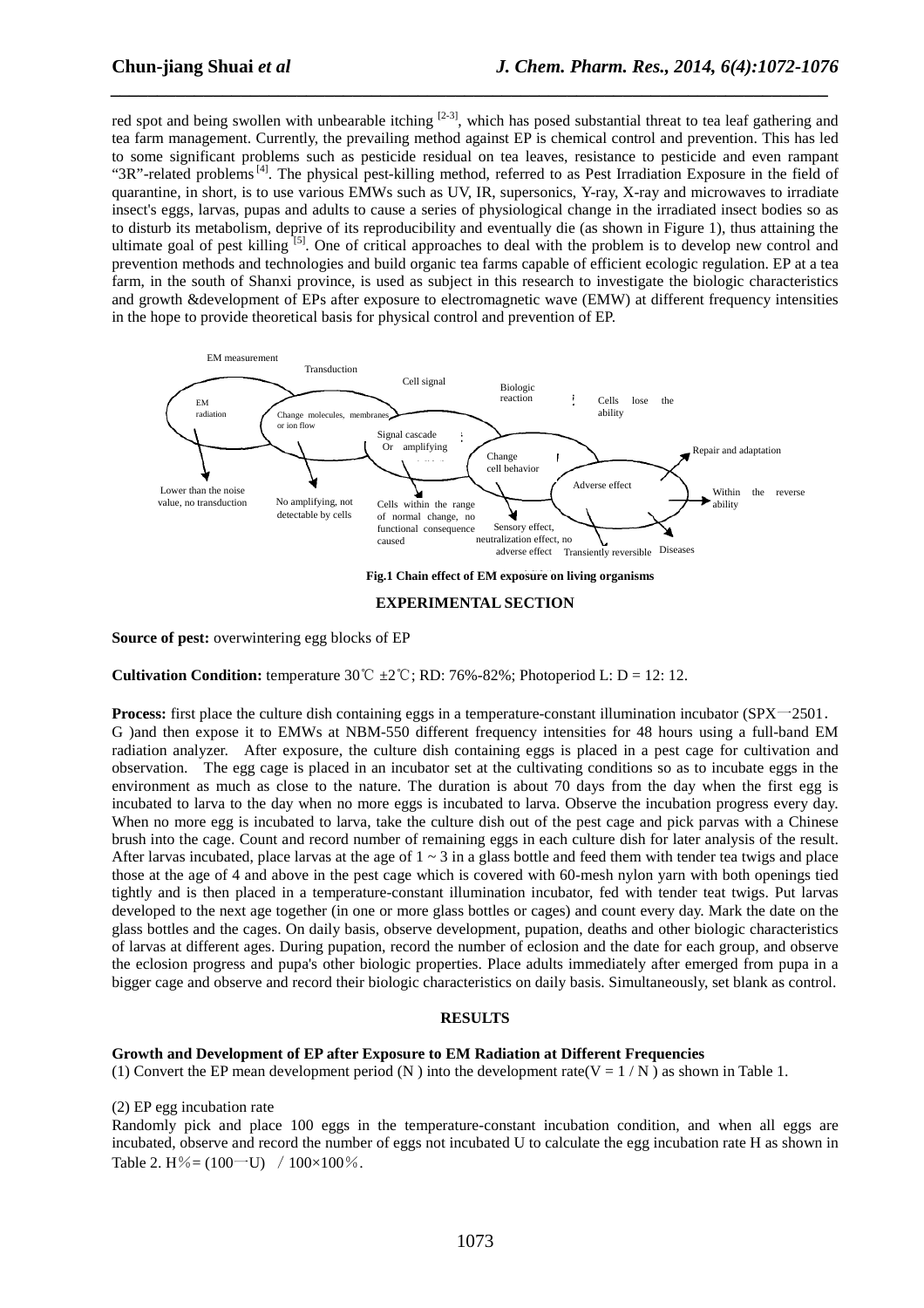|                                | Larva                            |                                  | Pupa                             |                                      | Adult                            |                                      |
|--------------------------------|----------------------------------|----------------------------------|----------------------------------|--------------------------------------|----------------------------------|--------------------------------------|
| Frequency<br>(H <sub>Z</sub> ) | Mean development<br>period (day) | Daily<br>development rate<br>(%) | Mean development<br>period (day) | Daily<br>development rate<br>$(\% )$ | Mean development<br>period (day) | Daily<br>development rate<br>$(\% )$ |
| 10k                            | 64.40                            | 0.0155278                        | 26.04                            | 0.0383836                            | 120.44                           | 0.00830214                           |
| 100k                           | 52.00                            | 0.0192309                        | 21.18                            | 0.0471823                            | 96.93                            | 0.0103015                            |
| 1 M                            | 41.60                            | 0.0240383                        | 18.13                            | 0.0551872                            | 74.73                            | 0.0133834                            |
| 10 <sub>M</sub>                | 38.80                            | 0.0257734                        | 15.89                            | 0.0630567                            | 68.73                            | 0.0145487                            |
| Control<br>group               | 63.50                            | 0.0157480                        | 25.16                            | 0.0397456                            | 120.52                           | 0.0082974                            |

### **Table 1 General development of EPs after exposure to EM radiation at difference frequencies**

*\_\_\_\_\_\_\_\_\_\_\_\_\_\_\_\_\_\_\_\_\_\_\_\_\_\_\_\_\_\_\_\_\_\_\_\_\_\_\_\_\_\_\_\_\_\_\_\_\_\_\_\_\_\_\_\_\_\_\_\_\_\_\_\_\_\_\_\_\_\_\_\_\_\_\_\_\_*

|  | Table 2 EP egg incubation rate |
|--|--------------------------------|
|--|--------------------------------|

| Frequency (Hz)                                                    | 10 k | 100 k | 1 M | 10 M | Control group |
|-------------------------------------------------------------------|------|-------|-----|------|---------------|
| Incubation rate $H\%$ 42.80+1.94 37.79+2.47 35.36+1.39 31.13+1.62 |      |       |     |      | 46.67+2.26    |

## (3) Female pupa length

In terms of body size, there are significant differences between EP female and male (as shown in Table 3). Female pupa is obviously bigger than the male. Typically the female is over 1 cm with mean length of 1.161 cm while the male is shorter than 1 cm and has mean length of 0.902 cm. The different in length is sharp. Therefore it is easy to raise the male and female pupas in different places.

### **Table 3 Mean length of female/male pupas**

| Frequency $(Hz)$ | 10 k            | 100 k           | 1 M             | 10 M            | Control group   |
|------------------|-----------------|-----------------|-----------------|-----------------|-----------------|
| Female           | $1.159 + 0.046$ | $1.142 + 0.045$ | $1.136 + 0.044$ | $1.106 + 0.037$ | $1.161 + 0.054$ |
| Male             | $0.900 + 0.034$ | $0.890 + 0.042$ | $0.085 + 0.038$ | $0.074 + 0.039$ | $0.902 + 0.036$ |

## (4) EP larva pupation rate

Randomly pick up 100 larvas at an elder age and when all larvas are pupated, count the pupa numbers A and calculate the pupation rate P .P%=A /  $100\times100\%$ .

#### **Table 4 EP larva pupation rate**

| Frequency (Hz)             | 10 k             | 100 k          | 1 M            | 10 M           | Control group |
|----------------------------|------------------|----------------|----------------|----------------|---------------|
| Female pupation rate $P\%$ | $96.50 \pm 2.50$ | 94.33±0.88     | $92.50 + 2.50$ | $90.33 + 0.33$ | 97.23+0.72    |
| Male pupation rate $P\%$   | $97.50 + 0.50$   | $95.00 + 2.00$ | 94.00+0.58     | $92.30 + 2.40$ | $98.33+0.58$  |

## (5) EP eclosion rate

Randomly take and place l00 pupas in a capped culture dish and when all pupas are emerged into adult, count the dead pupas A and half-emerged pupas N and calculate the eclosion rate E.  $E\% = (100-A-B)/100 \times 100\%$ .

| Frequency (Hz)             | 10 k           | 100k           | 1 M            | 10 M           | Control group  |
|----------------------------|----------------|----------------|----------------|----------------|----------------|
| Female eclosion rate $E\%$ | 96.00+0.00     | $95.23 + 0.67$ | $94.51 + 0.42$ | $92.53 + 0.23$ | $96.23 + 0.32$ |
| Male eclosion rate $E%$    | $97.32 + 0.50$ | $95.68 + 0.36$ | $94.92 + 0.34$ | $92.64 + 0.56$ | $98.00 + 0.38$ |

**Table 5 EP eclosion rate** 

#### **Impact of EM Radiation at different frequencies on Resistance of EP after Exposure**

Impact of EM radiation at different frequencies on resistance of EP after exposureis shown in Figure 2. Here mainly analyze the resistance to hungry and heat shock, respectively.

### (1) Resistance to hungry

EP adults in exposed test groups and in the control group are randomized into groups, one empty cage housing 10 adults as a group to be placed and cultivated in the normal cultivating conditions, and then calculate<sup>[6-7]</sup> the mean survival number after 24 hours.

# (2) Resistance to heat shock

EP adults in exposed test groups and in the control group are randomized into groups, one cage housing 10 adults as a group to be placed and cultivated in a 38℃ temperature-constant incubator. After 90 minutes, transfer it to the cultivating condition for cultivation at 30 ℃, and then calculate the mean survival number after 24 hours.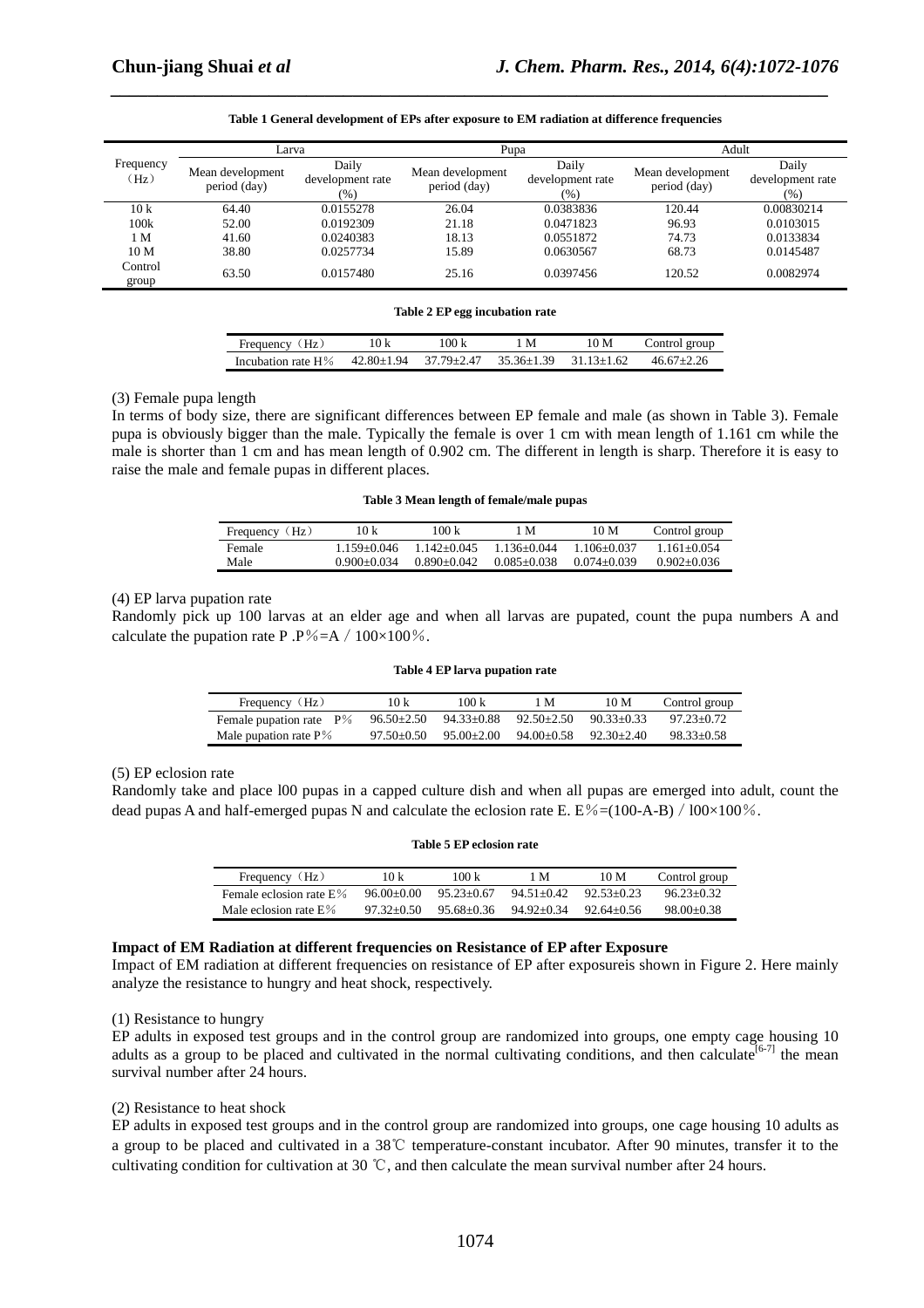

*\_\_\_\_\_\_\_\_\_\_\_\_\_\_\_\_\_\_\_\_\_\_\_\_\_\_\_\_\_\_\_\_\_\_\_\_\_\_\_\_\_\_\_\_\_\_\_\_\_\_\_\_\_\_\_\_\_\_\_\_\_\_\_\_\_\_\_\_\_\_\_\_\_\_\_\_\_*

**Fig.2 Resistance to hungry and heat shock of EP after exposure to EM radiation at different frequencies** 

Bio-electromagnetics is to study the mutual impact of EM fields generated by living organism's activities and external EM fields on living organisms to reveal the rules that lie behind the vital activities and the inherent mechanism of EM fields<sup>[8-10]</sup> on living organisms and to fundamentally understand the relations between living organism's vital activities and EM phenomena and rules that govern them, which in turn will play a milestone role in diagnosis and therapy of various diseases and environmental protection <sup>[11]</sup>. In a nutshell, bio-electromagnetics is an diagnosis emerging science to investigate the mechanism that governs interaction between EM fields and living organisms, its characteristics and results. Bio-electromagnetic research helps understand deeply biologic effects of various EM fields and thus find out appropriate methods to circumvent hazards of EM fields to ultimately improve human living environment and serve for the purpose of human health  $^{[12]}$ .

How EM field's biologic effect is generated and acted is closely related to the properties of an EM field and how a living organism's EM properties change after it is exposed to an EM field. When a biologic tissue is exposed to external electric fields at various frequencies, its EM characteristics will surely change, and it is especially true that the properties such as dielectric property and electric conductivity will change drastically <sup>[14]</sup>. Working out how various EM-related parameters change under the action of EM fields at various frequencies is key to reveal the mechanism concerning EM field's biologic effect and control and prevent it. Furthermore, biologic tissue's electric property can be used in theoretical calculation regarding electric field's biologic effect. As living organisms, in its own right, possess specific EM properties, a certain specific interaction surely exists between a living organism and the static magnetic fields surrounding it. In the above-mentioned research, some specific influences that may possibly take place on a living organism under the action of magnetic fields at different frequencies are investigated to explore the impact of magnetic fields on living organisms by studying change in electric properties of EP larvas that are exposed to static magnetic fields at different frequencies [15]. As cells are the basic structural unit constituting living organisms, its structural features decide a living organism's electric property. Because the ion type and concentration are different at both sides of cell membranes, membrane resistance will decline with increasing frequency. Where an external magnetic field is at a high frequency, cell membrane has the electric property similar to that of cell sap, and therefore the cell membrane's charging effect will drop sharply with increasing frequency and the dielectric property represents that of intercellular and intracellular electrolyte. The fundamental mechanism in interaction between living organism and a static magnetic field is that the static magnetic field can change the motion direction of the charged bodies that move inside a living organism thus influencing micro vital motion of the living organism. If a charged body moves at the higher speed inside a living organism, it will produce relatively higher induced electromotive force and therefore researches have suggested that the static magnetic field with relatively higher intensity can suppress effectively cell division. Especially the charged ions in need of transferring through membranes are affected the most when they transfer through membranes in the static magnetic field because of higher charge-to-mass ratio. This may explain partly why the static magnetic field causes biologic effect at the cellular level  $^{[16]}$ .

At present, some researchers have shed light on possible bio-physical mechanism on biologic effect from interaction of the static magnetic field and the living organisms. Ueno et al., has investigated biologic effect of the static magnetic field in different aspects including static magnetic field's impact on nervous systems [13]. Some researchers hold that the magnetic fields, whether too strong or too weak, are adverse to insects. In addition, other scholars have explored the adverse effect of the magnetic fields from high-voltage transmission lines on insects with respect to chromosome variation and changed behavior, for instance, American cockroach will obviate stay in the electromagnetic field<sup>[17]</sup> and change its behavior once the magnetic field reaches certain intensity  $[11]$ . As for the mechanism on biologic effect of the EM fields at very low frequency, researchers have brought forth the EM energy resonance effect theory and given further biophysical explanation. In views of biology, EM energy is considered as Class I trigger signal to any biologic effect [18]. WTO has been operating with China to explore the biologic effect of